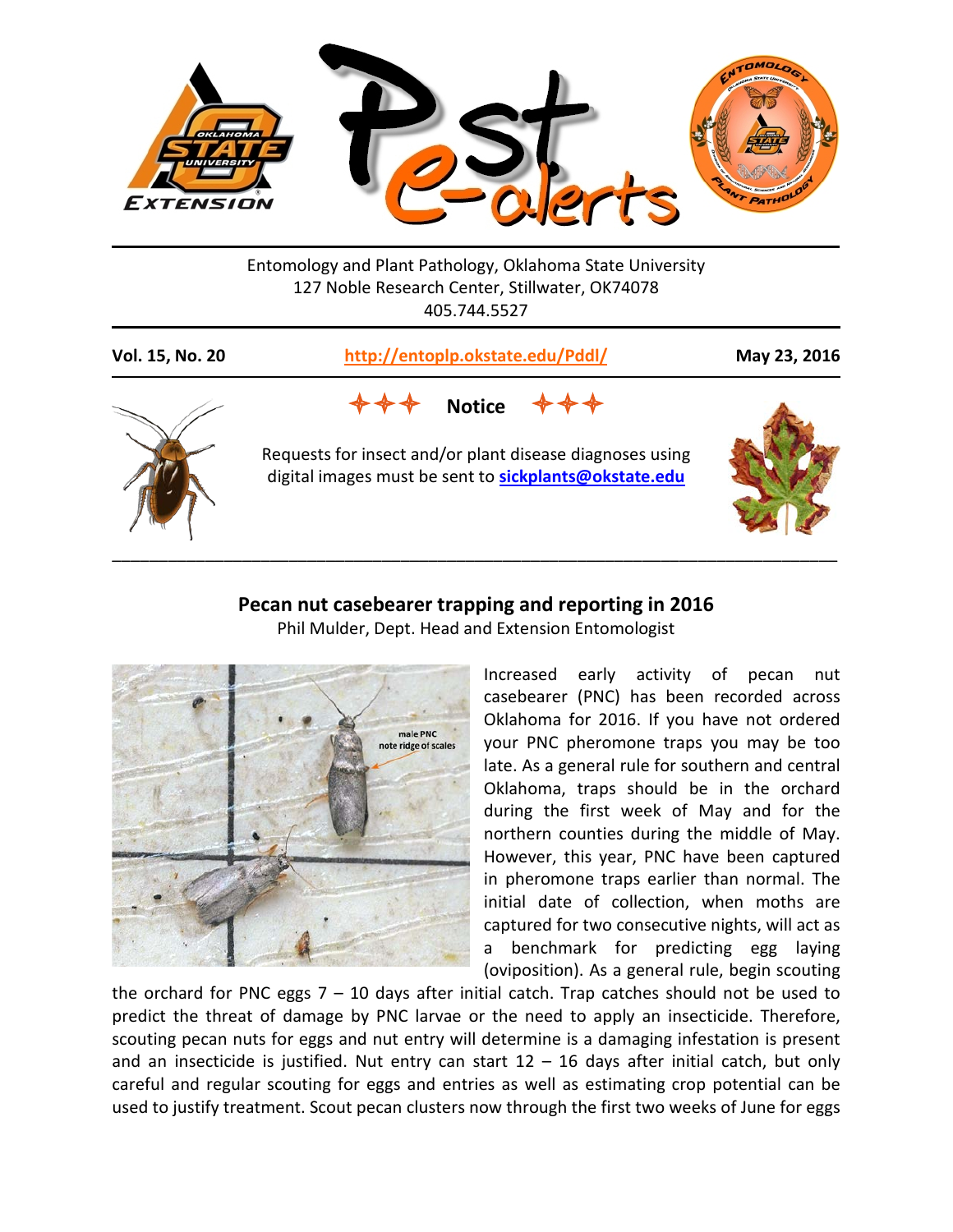PNC eggs and/or damage by examining 10 cluster per tree until you have checked 310 clusters or find two or more infested clusters. If you sample two infested clusters by the time you reach 310 clusters checked then damage may exceed 5% of the potential harvest. If the numbers are lower than this re-examine the orchard in the same fashion 2-3 days later.



Online information on PNC activity can be found at [http://pecan.ipmpipe.org/maps.](http://pecan.ipmpipe.org/maps) Area wide activity can be found in the PNC Risk Map and you can make your own forecast for oviposition in the PNC Forecast map link. All that is needed for this individual forecast is the date of your initial catch and marking your orchard site in the map. Below are some companies that sell PNC pheromone traps. Only 3 traps are needed for 50 acres or less and at least 5 traps for 50 or more acres. For a more detailed description on PNC biology, scouting and treatment go to:

<http://pods.dasnr.okstate.edu/docushare/dsweb/Get/Document-1314/EPP-7189web+color.pdf>

## **Pecan Nut Casebearer Pheromone and Traps**:

Trece, Inc. P.O. Box 129P.O. Box 129 Adair, OK 74330 Tel: 918-785-3061 FAX: 918-785-3063 E-mail: [custserv@trece.com](mailto:custserv@trece.com) Order Center: 866-785-1313 <http://www.trece.com/>

Advanced Pheromone Technologies, Inc. Tel: 971-327-7129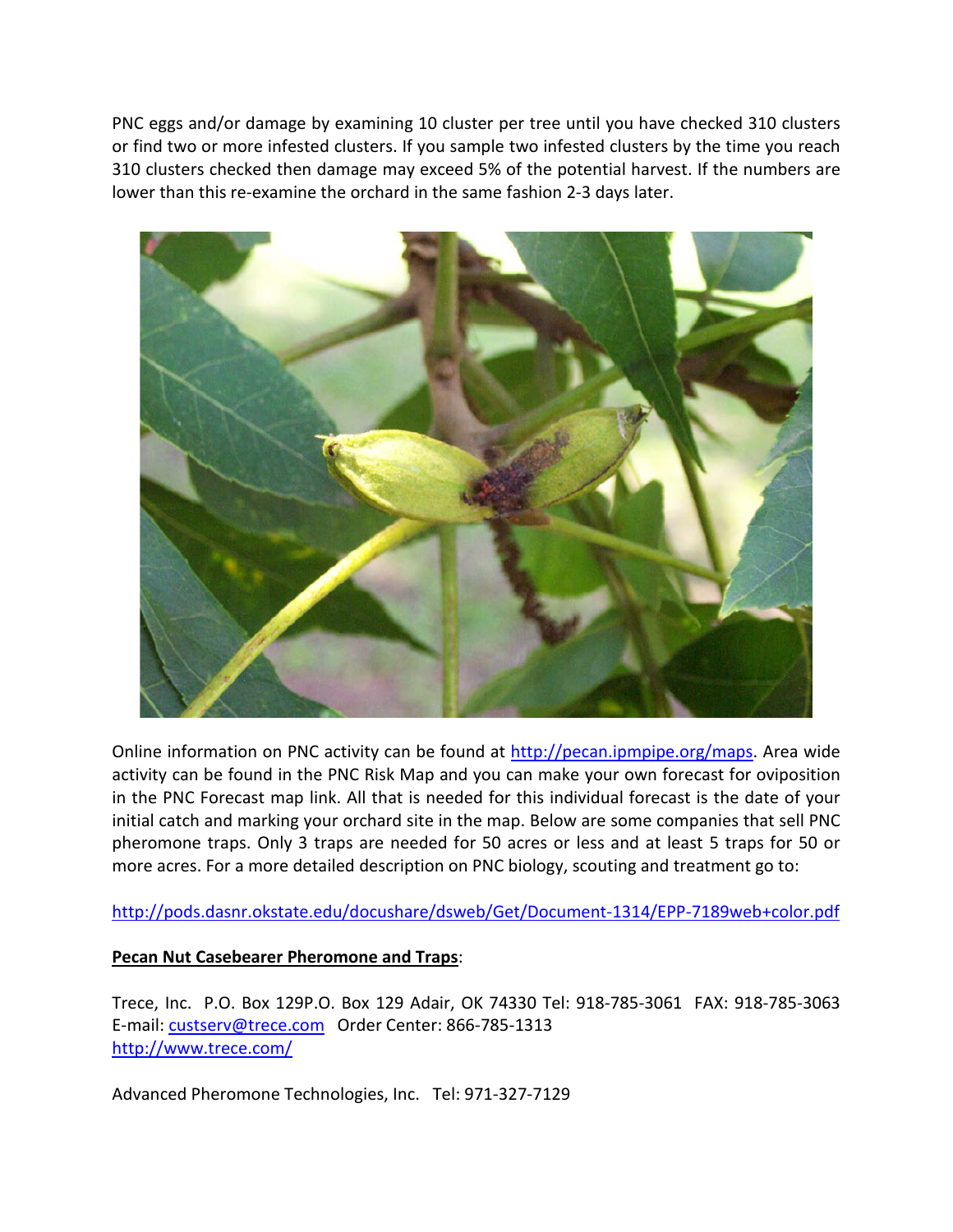Gempler's P.O. Box 44993 Madison, WI 53744-4993 Order by Tel: 1-800-382-8473

Great Lakes IPM Inc. 10220 Church Road Vestaburg, MI 48891-9746 Tel: 989-268-5693 or 989- 268-5911 Toll Free: 1-800-235-0285 FAX: 989-268-5693 E-mail: [glipm@nethawk.com](mailto:glipm@nethawk.com) <http://www.greatlakesipm.com/>

ISCA Technologies / Moritor Technologies P.O. Box 5266 Riverside, California 92517 Tel: 951- 686-5008 FAX: 815-346-1722 E-mail: [info@iscatech.com](mailto:info@iscatech.com)  [http://www.iscatech.com](http://www.iscatech.com/)



PNC activity is dependent on temperature and if spring temperatures are higher than normal across the state, we can expect to see little difference in activity from south to north. PNC pheromone traps provide real time information on activity for individual orchards. Information on this activity across the pecan belt is posted at the **ipmPIPE** website, so please follow and even contribute to the progression of PNC at this site. The black and white flags are locations of volunteer producers that are trapping for PNC. When trap captures are received the marker turns green. When the decision window opens, which is the time when a producer can go to the orchard, sample clusters, and make a decision on whether to apply a treatment or not, the marker turns yellow. When the decision window closes, the marker turns red. Based on trapping of PNC adults conducted across the state already, southern counties will soon be making decisions to treat and northern counties will be making that same decision within the next two weeks. In light of the weather outlook, please keep in mind that heavy rains, winds, and other factors may play a significant role in PNC adult survival during this time of year, highlighting the importance of regular scouting of nut clusters.

For producers wishing to make their own predictions, go to maps and PNC forecast at [http://pecan.ipmpipe.org/.](http://pecan.ipmpipe.org/) Click on the warning then place a marker on your orchard site with a right click of the mouse. Next, enter the date of your first significant moth catch (first date of two consecutive collection nights). The program then provides you with a table and a graph of predicted percent completion of oviposition. It is best to start scouting during the time when 25% oviposition is predicted. Producers should remember to examine 310 pecan clusters for the presence of PNC eggs or damage and continue to scout similarly for the critical four-day window (about 12-16 days after first capture of adult moths). At this time, also estimate crop load to determine the need for treatment and to justify the expense.